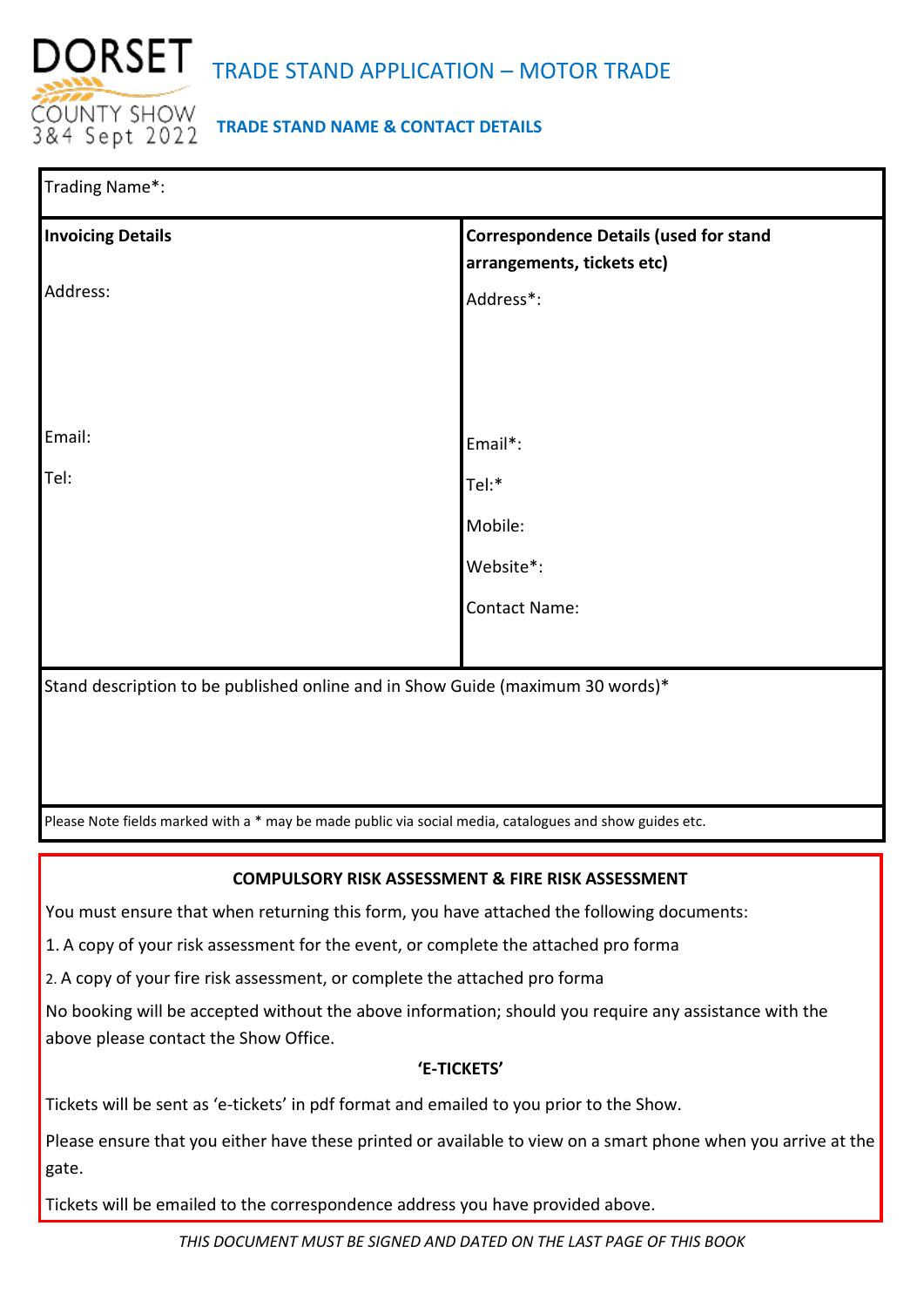

| <b>STAND FRONTAGE</b>                                  | <b>STAND DEPTH</b> | PRICE (ex VAT) | <b>TICK REQUIRED STAND SIZE</b> |                                       |
|--------------------------------------------------------|--------------------|----------------|---------------------------------|---------------------------------------|
| 12 <sub>m</sub>                                        | 12 <sub>m</sub>    | £986           |                                 |                                       |
| 15 <sub>m</sub>                                        |                    | £1232          |                                 |                                       |
| 18 <sub>m</sub>                                        |                    | £1480          |                                 |                                       |
| 21 <sub>m</sub>                                        |                    | £1726          |                                 |                                       |
| 24m                                                    |                    | £1972          |                                 |                                       |
| 27m                                                    |                    | £2220          |                                 | Size of Trade Stand from 2019:        |
| 30 <sub>m</sub>                                        |                    | £2466          |                                 |                                       |
| 12m                                                    | 18m                | £1479          |                                 |                                       |
| 15m                                                    |                    | £1848          |                                 | Where possible do you wish to be      |
| 18 <sub>m</sub>                                        |                    | £2220          |                                 | located in the same or similar        |
| 21 <sub>m</sub>                                        |                    | £2589          |                                 | location to 2019?                     |
| 24m                                                    |                    | £2958          |                                 | Yes/No                                |
| 27m                                                    |                    | £3330          |                                 |                                       |
| 30 <sub>m</sub>                                        |                    | £3699          |                                 |                                       |
| 12 <sub>m</sub>                                        | 24m                | £1972          |                                 | Do you require HGV access?            |
| 15 <sub>m</sub>                                        |                    | £2464          |                                 | Yes/No                                |
| 18m                                                    |                    | £2960          |                                 |                                       |
| 21 <sub>m</sub>                                        |                    | £3452          |                                 | Bookings will not be confirmed        |
| 24m                                                    |                    | £3944          |                                 | unless accompanied with a minimum     |
| 27m                                                    |                    | £4440          |                                 | deposit of 50% of total stand fee.    |
| 30 <sub>m</sub>                                        |                    | £4932          |                                 |                                       |
| LARGER STANDS AVAILABLE ON REQUEST                     |                    |                |                                 | The balance of total stand fee is due |
|                                                        |                    |                |                                 | by the 1 <sup>st</sup> July 2022      |
| Complimentary Ticket allowance included in stand cost: |                    |                |                                 |                                       |

| Complimentary Ticket allowance included in stand cost:<br>(Additional tickets can be purchased on the summary page at discounted rate) |                           |                                |  |
|----------------------------------------------------------------------------------------------------------------------------------------|---------------------------|--------------------------------|--|
| <b>Stand Frontage</b>                                                                                                                  | <b>One Day Tickets</b>    | <b>Show Day Vehicle Passes</b> |  |
| 9/12m                                                                                                                                  | 10 (five people each day) |                                |  |
| $15m+$                                                                                                                                 | 20 (two people each day)  | 10                             |  |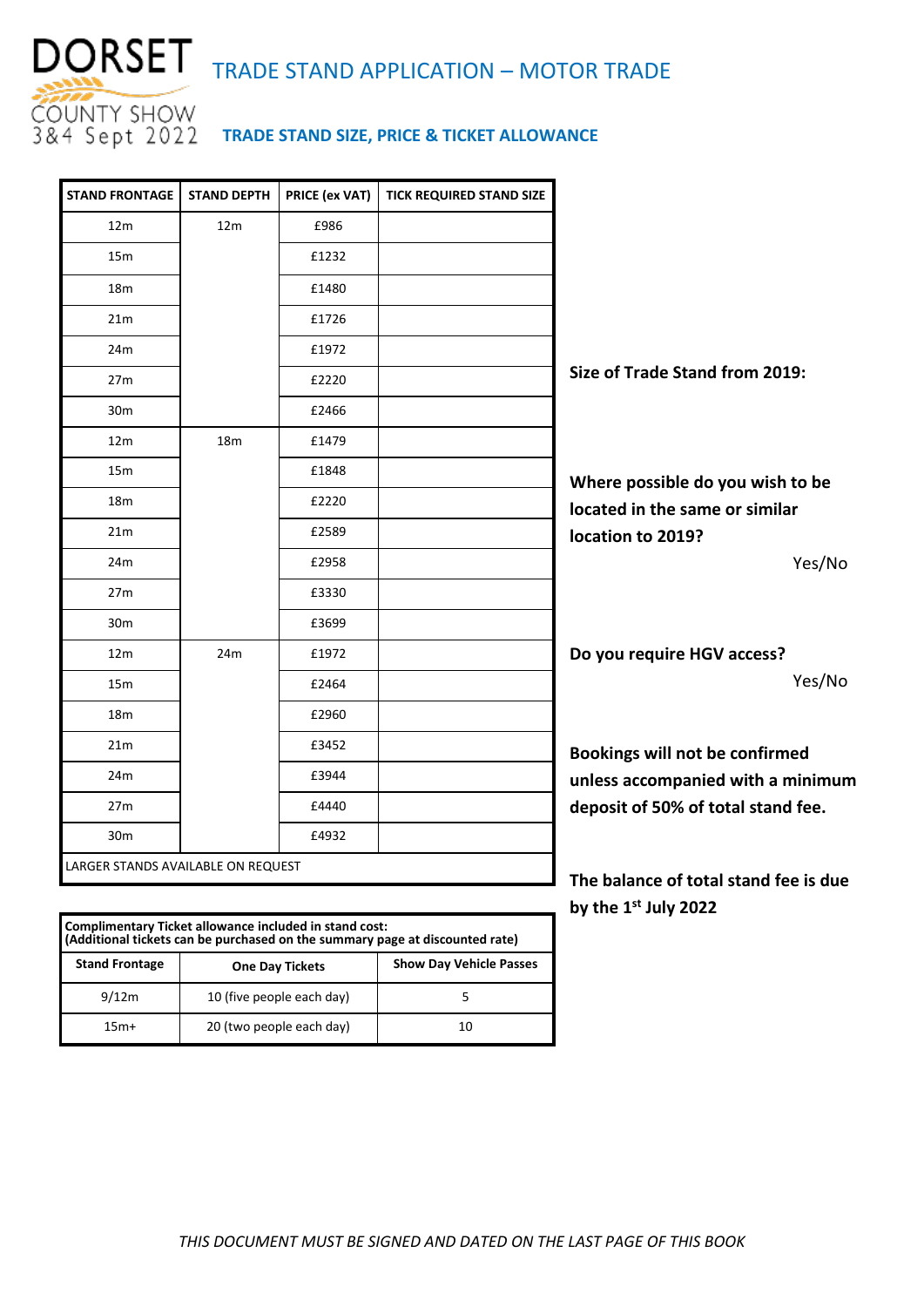DORSET TRADE STAND APPLICATION – MOTOR TRADE

**OUNTY SHOW** *RA Sept 2022 TRADE STAND ELECTRICAL REQUIRMENTS* 

### **Contractor—Hustings Electrical Ltd**



Requests made after 1st August incur a surcharge; all prices are exclusive of VAT. Final cut-off date, 19/08/22—no further electrical bookings will be taken.

### **STRICTLY NO GENERATORS ARE ALLOWED FOR SAFETY REASONS**

### **STANDS MAY NOT SHARE ELECTRICAL SUPPLIES**

Electricity is made available subject to the usual caveat that every effort will be made to maintain supply at all times. ELECTRICITY IS AVAILABLE FROM FRIDAY AT APPROXIMATELY 5.30PM UNTIL 5.00PM ON SUNDAY EVENING.

The supply will be delivered as a "cee form" socket and an adaptor will be required if you require a standard 13amp plug.

Please note price for adaptors is a purchase price and the adaptor is yours to keep after the Show, they are nonrefundable. Adaptors can be collected from the Secretary's Office the day before the Show.

Tripping of electricity can be through overloading or faulty equipment, please ensure you have correctly ordered sufficient supply and your electrical equipment is PAT tested and in a safe condition for use at the Show.

The electrical supply will be delivered to the back corner of your stand, you may require your own extension cable.

| <b>SUPPLY TYPE</b>                                                        | QTY | PRICE (ex VAT) | PRICE (post 1st Aug ex<br>VAT)                                | <b>TOTAL (ex VAT)</b> |
|---------------------------------------------------------------------------|-----|----------------|---------------------------------------------------------------|-----------------------|
| 16 amp commercial supply                                                  |     | £156           | £195                                                          |                       |
| 32amp commercial supply                                                   |     | £198           | £247                                                          |                       |
| 16 amp to single 13 amp adaptor<br>(only valid if used with above supply) |     | £31            | £39                                                           |                       |
| 32 amp to twin 13 amp adaptor<br>(only valid if used with above supply)   |     | £59            | £74                                                           |                       |
| Three Phase Supply                                                        |     | £600           | £750                                                          |                       |
|                                                                           |     |                | <b>SUB TOTAL -</b><br><b>CARRY FORWARD</b><br><b>OVERPAGE</b> |                       |